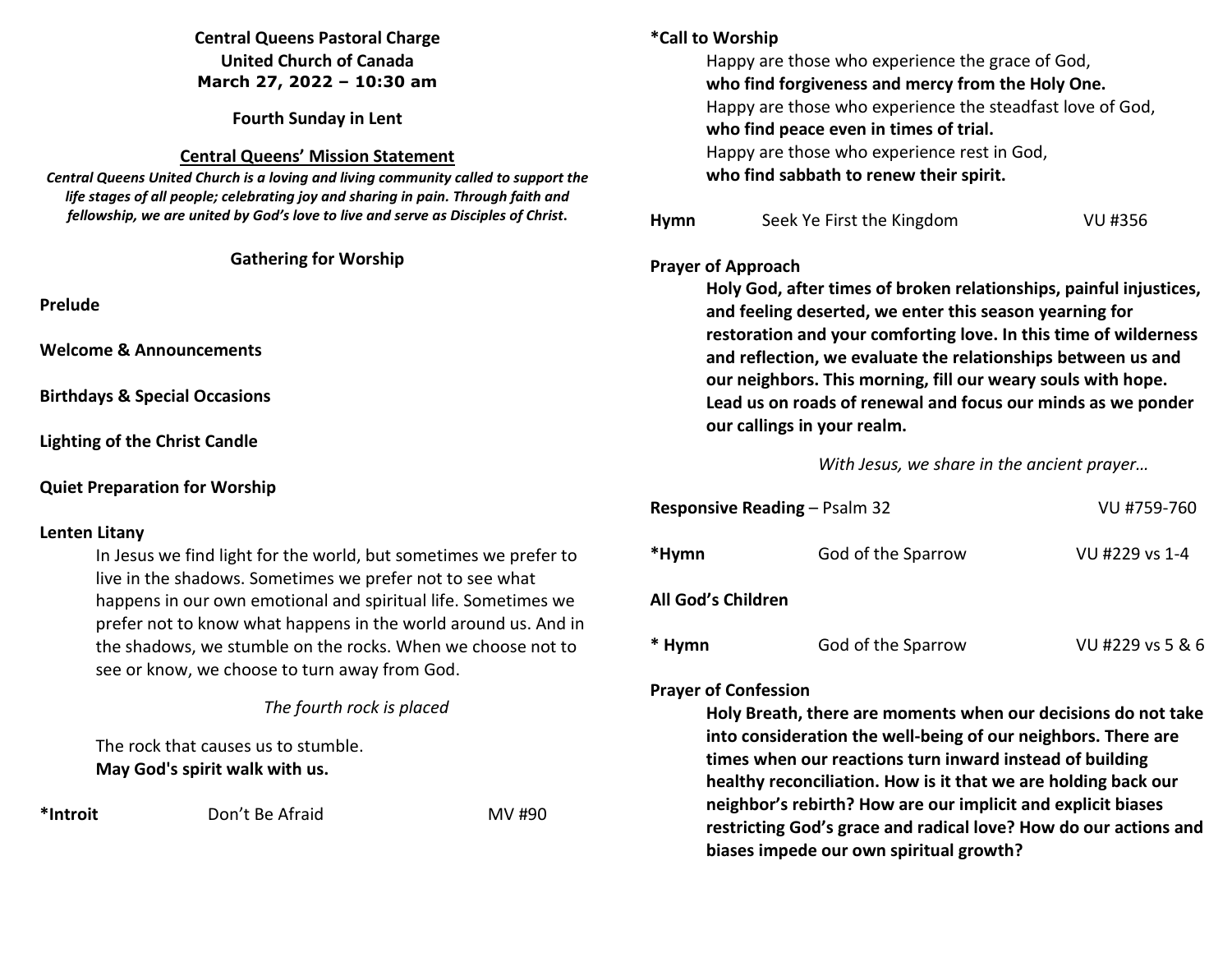**Urge us to be life-giving agents of your love. May each of our steps be healing not only to us, but to our siblings on the journey. Amen.** 

**Assurance of Unending Love** 

**Presentation of Our Gifts**

**Offertory Invitation** 

**Offertory**

**\*Presentation of Offering** Christ Has No Body Now but Yours MV #171 (Chorus)

## **\*Offertory Prayer**

**God of blessings. With gratitude, we celebrate the offerings we share with you and this community today. May they enliven our spirits, building excitement around us, and creating a culture of giving. Open us to new possibilities for using our gifts to build the dignity of all and to strengthen all whom we meet. Amen.**

**Listening for the Word** 

**Sacred Scripture** 

 **Joshua 5:9-12 Luke 15:1-3, 11b-32** 

**Anthem** 

**Sermon** 

**Reflective Music Selection** 

**Prayers of Thanksgiving and Intercession** 

**Responding to the Word** 

**\*Benediction** 

**\*Hymn** O God, How We Have Wandered VU #112

\***Choral Benediction** Peace Be With You MV #215

#### **Postlude**

 **\*** Please stand as you are able

| Ministers                | All of us                     |
|--------------------------|-------------------------------|
| <b>Clergy</b>            | <b>Rev Greg Davis</b>         |
| <b>Office Hours</b>      | Tuesday, Wednesday & Thursday |
|                          | $9$ am $-12$ pm               |
| Office Phone             | 902-964-2291                  |
| Email                    | minister@cquc.ca              |
| <b>Ministry of Music</b> | <b>Kirk Neville</b>           |
| Website                  | https://cquc.ca/index.htm     |
| Phone                    | 902-786-9222                  |
| Email                    | nevillejk@hotmail.com         |
| <b>Church Office</b>     |                               |
| Office Hours             | Wednesday & Thursday          |
|                          | $9$ am $-12$ pm               |
| Phone                    | 902-964-2221                  |
| Email                    | office@cquc.ca                |

**A Warm Welcome to All** – We are delighted you've joined us. May God's word today strengthen your faith, inspire curiosity and learning, and motivate your service of others. All are welcome.

**Sympathy** – Sympathies are extended to Kevin, Kelly, Korby and families on the loss of their mother, Ann Andrews.

## **Life and Work of Our Church**

**Greg's Office Hours:** Tuesday, Wednesday and Thursday from 9 am – 12 pm. If anyone is in the hospital or would like a visit from Greg, please call him at 902-964-2291. If you wish to meet with Greg outside the scheduled hours, please call 902-964-2291 or email minister@cquc.ca for an appointment.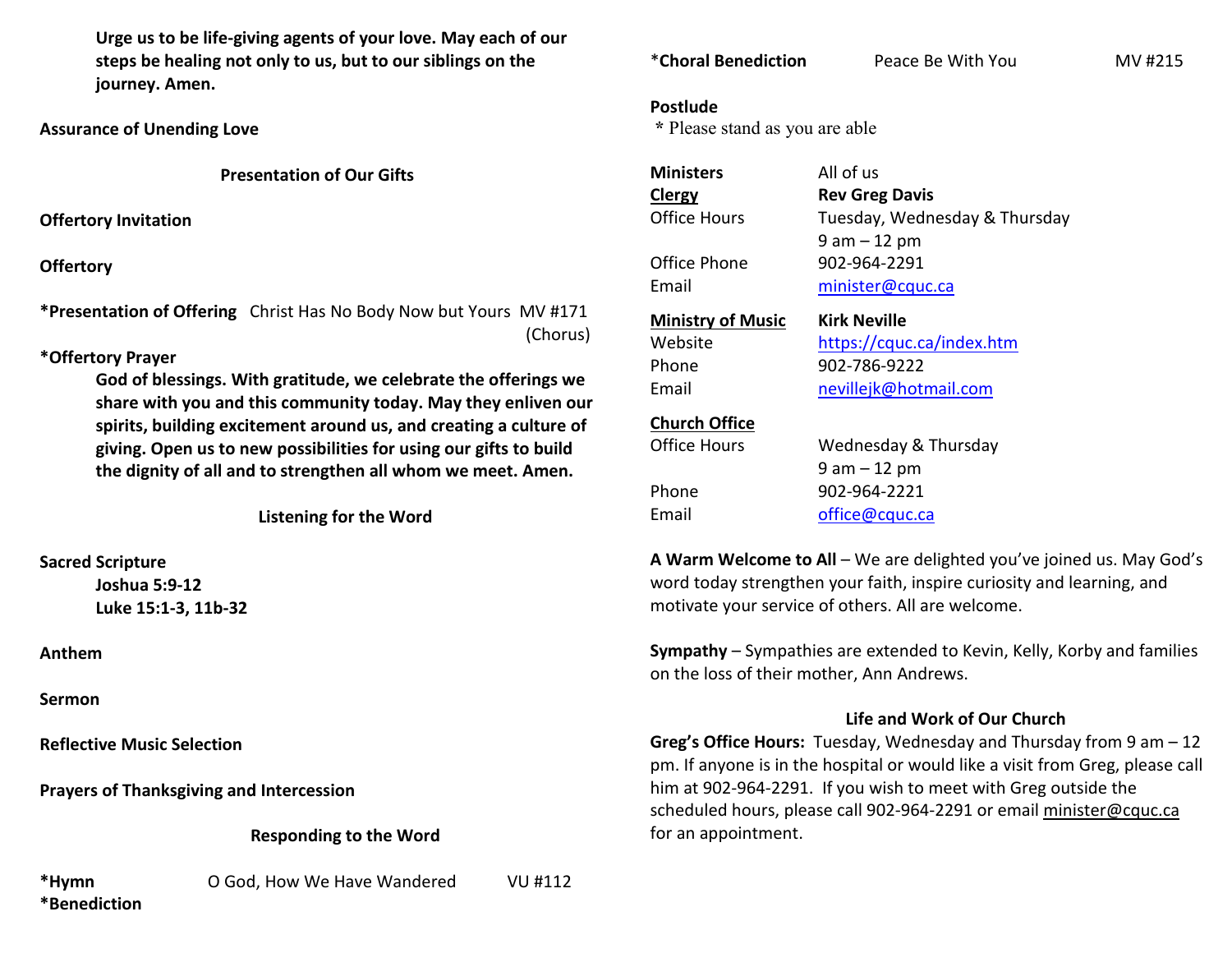**In-Church Services:** At the recent meeting of the Official Board, it has been decided that registration is no longer required. Masks are still required.

**60<sup>th</sup> Wedding Anniversary Celebration** – On March 24<sup>th</sup>, Grant & Nancy Rackham celebrated their 60<sup>th</sup> wedding anniversary. You are invited after church services today to join with them as they celebrate this major milestone.

**Official Board Meetings** – The Official Board will be meeting on Sunday, April 24<sup>th</sup>, following the worship service. The agenda item will be COVID protocols. All are welcome to attend.

**Scent-Free** – "*No scents makes good sense.*" Recognizing that some of our church attendees have sensitivity and/or allergic reactions to various fragrant products. Thank you for your cooperation so that everyone can attend our church.

**Broadview** (formerly Observer) – To renew your subscription of Broadview or for a new subscription, please contact Velda at 902-940-7674. Subscription cost is \$25 for one year.

**E-Transfers** – Central Queens United Church is set up to accept E-Transfers. If you wish to give your offerings through E-Transfer, please send via email to veldabertram@gmail.com.

**FundScrip** -The next order date will be Sunday, April 3<sup>rd</sup>. You can reach Janet Howes by email (jhowes1969@gmail.com) or by phone or text (902-393-1527). E-transfers accepted.

**Pop Can Pull Tabs** – Remember your pull tabs!! George Mason is collecting pop can pull tabs when are then given to the Daughters of the Nile women's organization. The funds go to the Shriners Hospital in Montreal where they are used to buy reading materials for children in the hospital. Your can tab collections can be dropped off here at the church. Thank you.

**Rosewood Services** – Services at Rosewood will resume in April.

**Sunday Worship Cancellations** – In the event of inclement weather, an announcement will be made by radio on Ocean 100 by 9 am. It will also be posted on our website and Facebook page.

**Bookworms United** – Bookworms United will meet on Wednesday, **April 6th**. Please note this correction from what was indicated in the bulletin last week. Discussion will be on **Five Little Indians** by Michelle Good, a book about residential school survivors. For more information, please contact Liz Spangler at spangler@upei.ca.

**Weekly Bulletins** can be sponsored by you in celebration or remembrance of a loved one. There is a signup sheet on the table at the back of the sanctuary. Cost is \$20.00.

**Bulletin Deadline** – Deadline for items to be placed in the bulletin is **Wednesday** evening. Bulletin items can be emailed to office@cquc.ca.

#### **LAMB OF GOD . . .**

Thank you for your sacrificial love . . . for standing in for me at Calvary, taking my place, erasing my sin, redeeming my soul . . . for paying the ransom I could never provide, cancelling the debt I could never repay, and reclaiming my soul for eternity at the price of death on a cross . . . Thank you, with all my heart, for your saving love.

*By: B. J. Hoff*